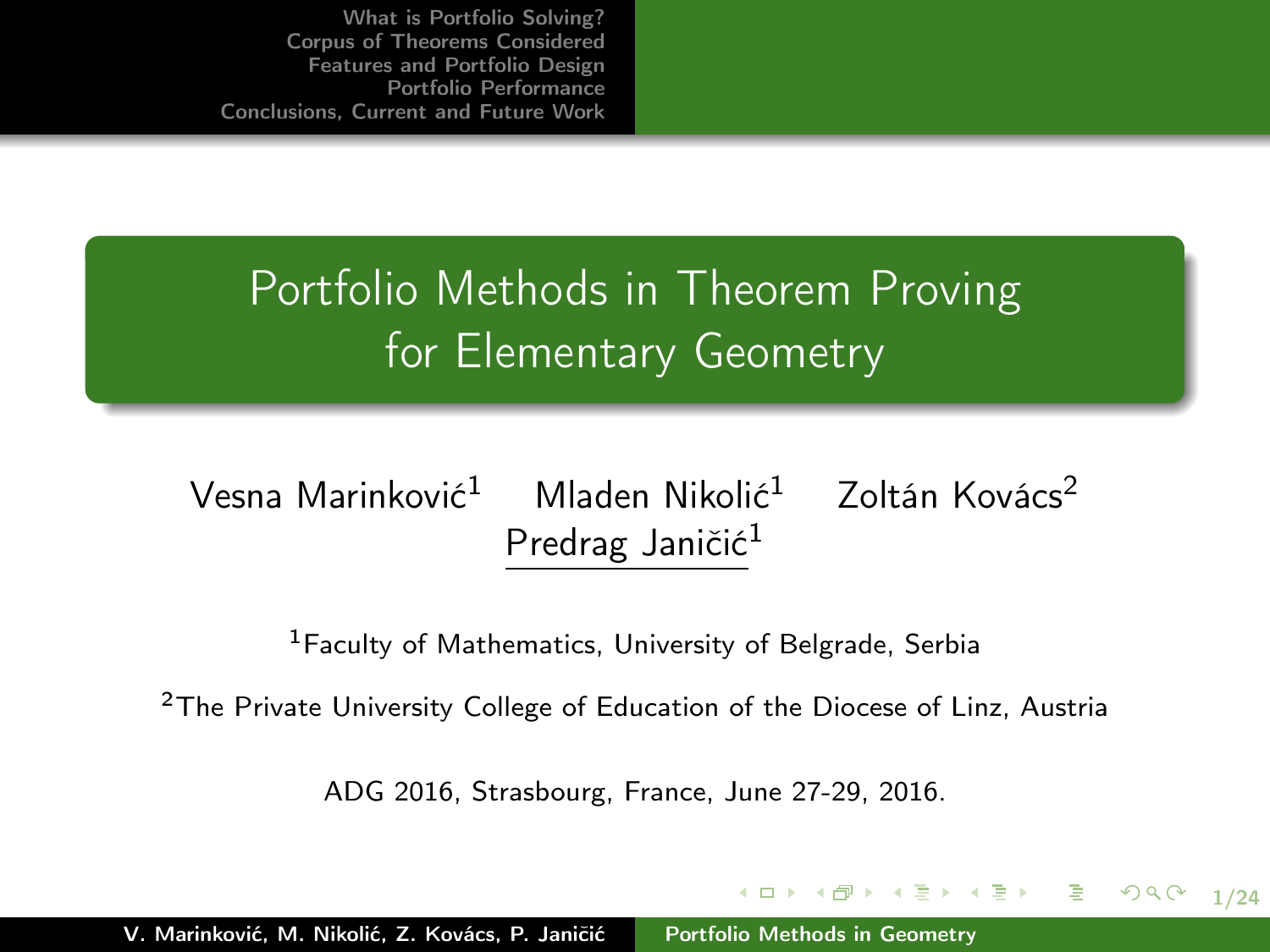### Automated Reasoning in Geometry

Automated reasoning in geometry:

- Automated theorem proving
- $\bullet$  Interactive theorem proving
- Solving geometry constraints
- **•** Discovery
- Dynamic geometry systems
- $\bullet$  ...

2/24

 $290$ 

イロメ イ母メ イヨメ イヨメー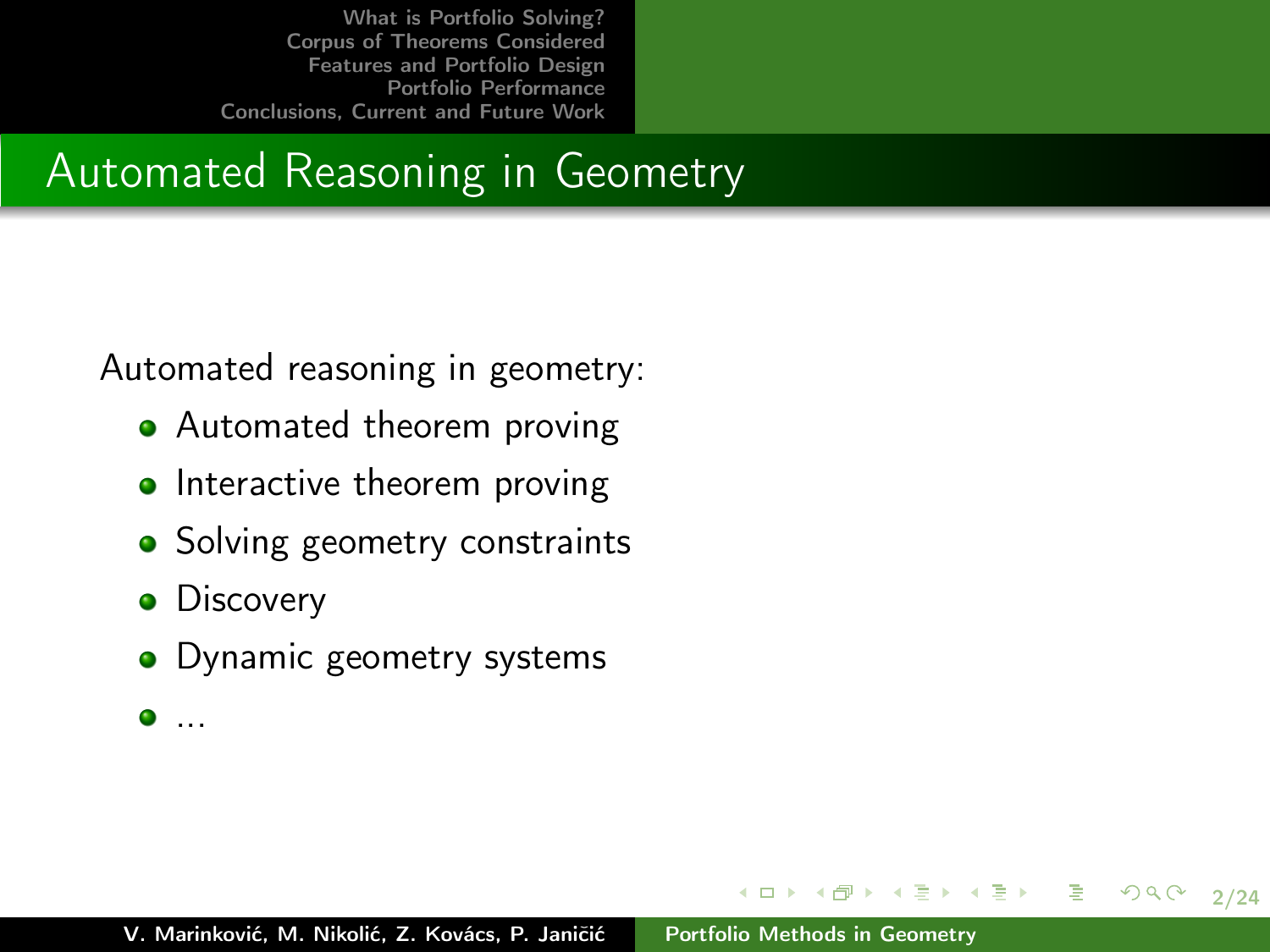# And Now for .... ...Something Completely Different...

V. Marinković, M. Nikolić, Z. Kovács, P. Janičić [Portfolio Methods in Geometry](#page-0-0)

3/24

 $299$ 

イロメ イ団メ イモメ イモメー 毛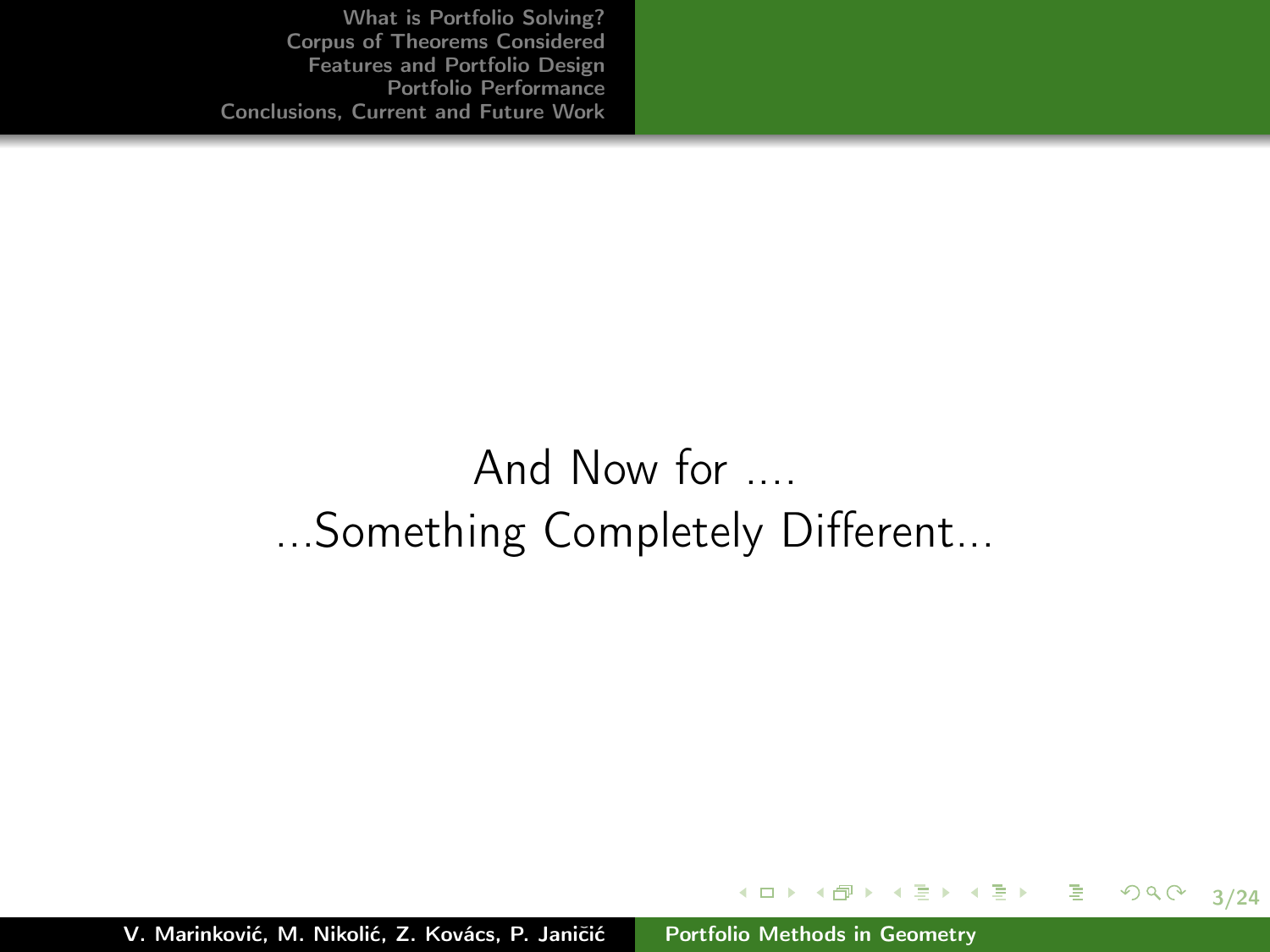# Automated reasoning in geometry with Machine learning

4/24

 $2Q$ 

メロメ メタメ メミメ メミメン ミ

V. Marinković, M. Nikolić, Z. Kovács, P. Janičić [Portfolio Methods in Geometry](#page-0-0)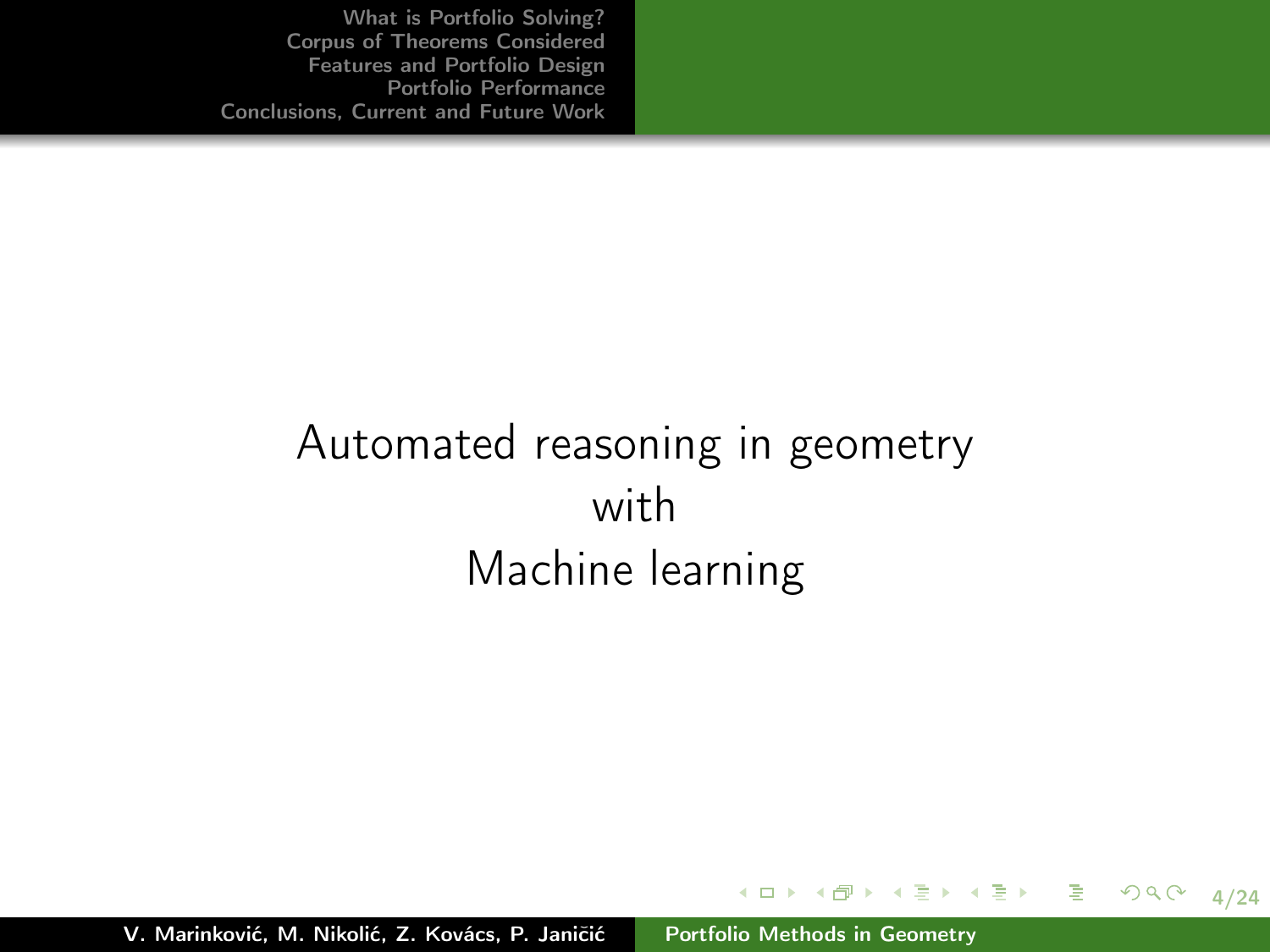



2 [Corpus of Theorems Considered](#page-8-0)



- 4 [Portfolio Performance](#page-17-0)
- 5 [Conclusions, Current and Future Work](#page-22-0)

イロト イ部 トイミト イミト

5/24

目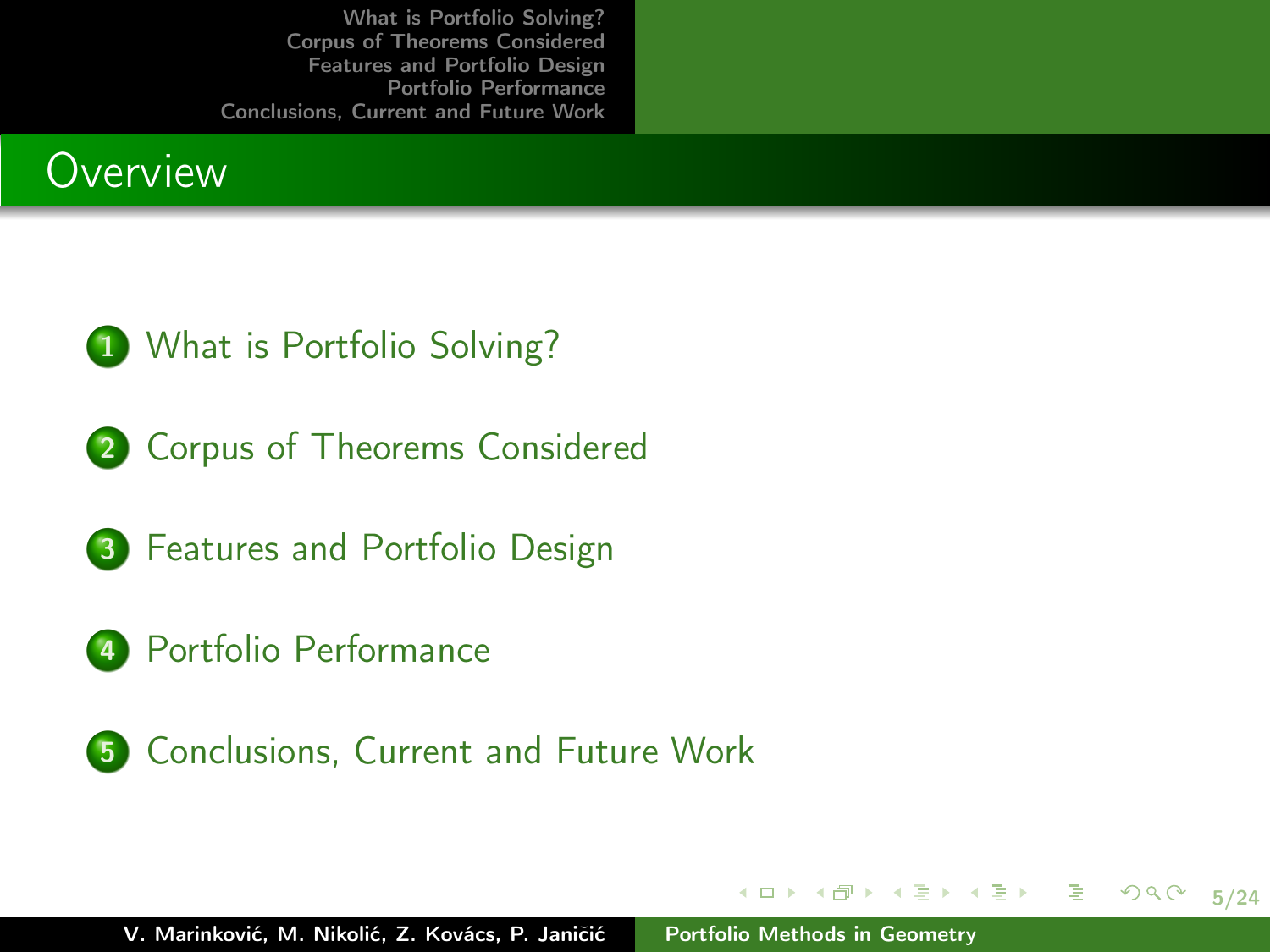### 1 [What is Portfolio Solving?](#page-5-0)

- 2 [Corpus of Theorems Considered](#page-8-0)
- 3 [Features and Portfolio Design](#page-13-0)
- 4 [Portfolio Performance](#page-17-0)
- 5 [Conclusions, Current and Future Work](#page-22-0)

イロト イ部 トイミト イミト

<span id="page-5-0"></span>6/24

目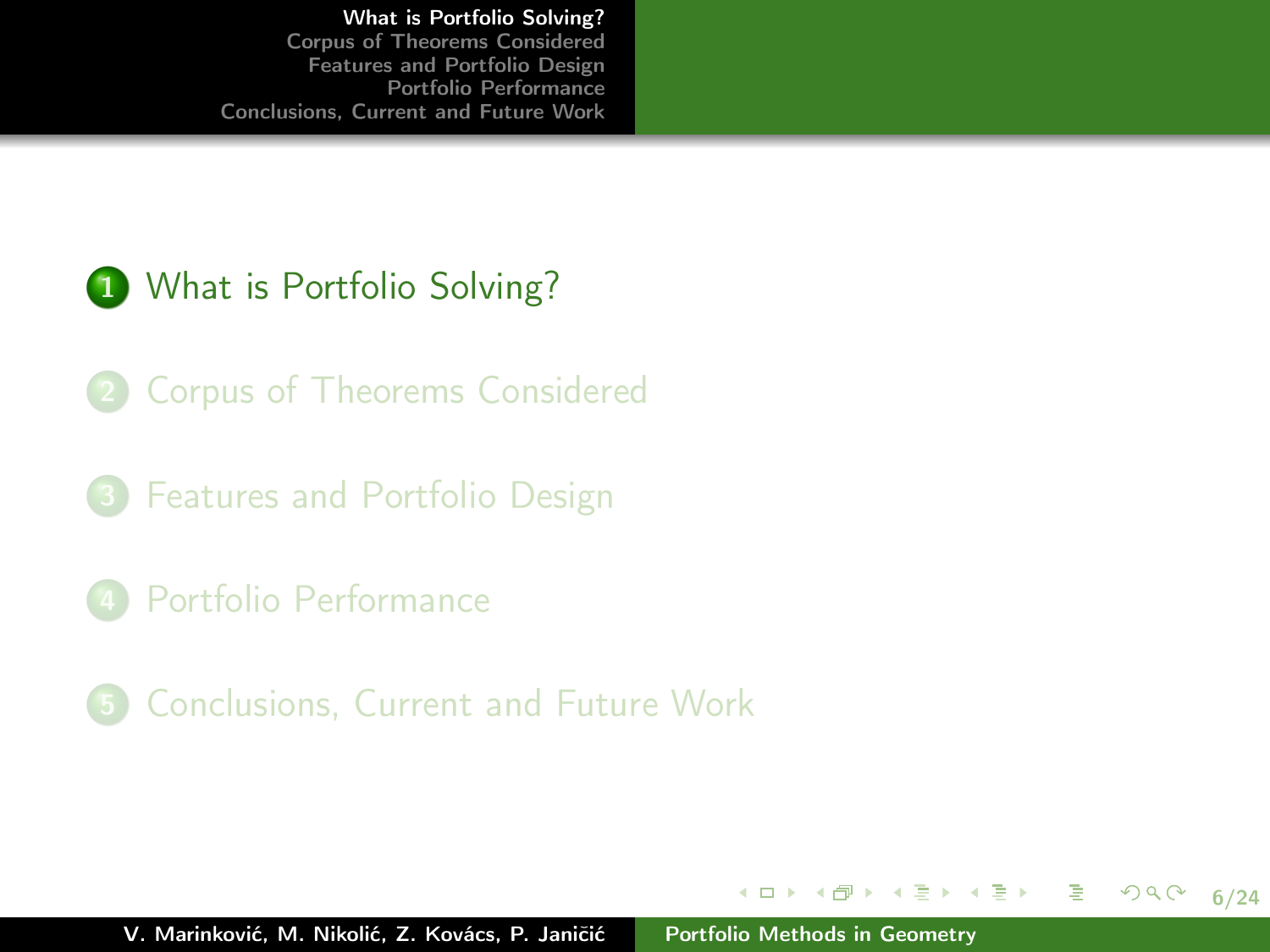# Portfolio Problem Solving

- **General context:** 
	- There are several solvers/provers available
	- For each input instance, one solver is to be selected
- Selection process is based on some specifics (values of some features) of the input instance
- Expected benefits:
	- more solved instances than for any individual solver
	- **•** overall solving time lower than for any individual solver
- Successfully used in different areas, especially in SAT solving

イロメ イ母メ イヨメ イヨメー

7/24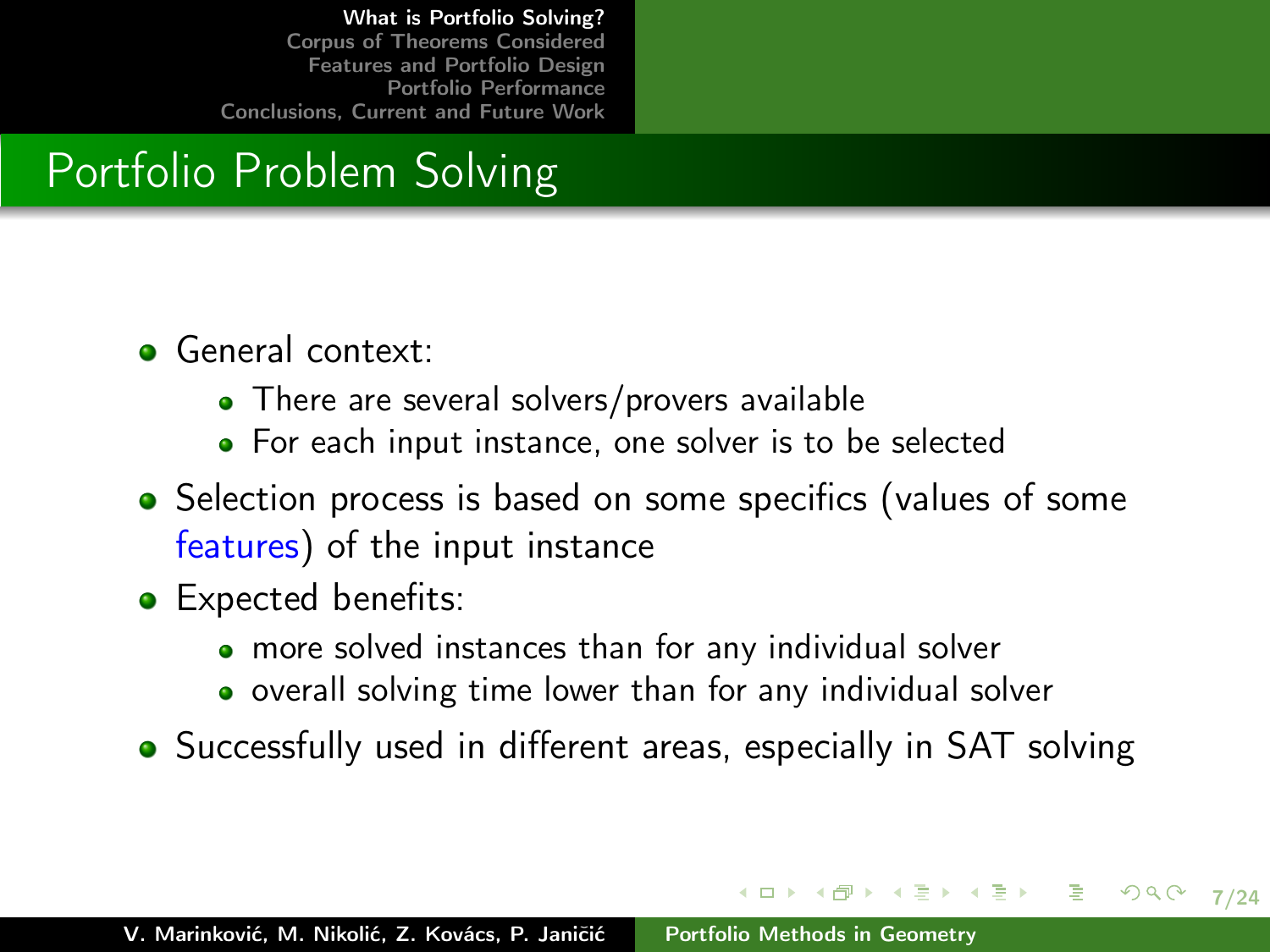# Portfolio Problem Solving in Geometry

- The portfolio approach has not been used in proving geometry theorems so far
- Useful for systems that can use several provers (GeoGebra, GCLC, ArgoTriCS)
- **•** Challenges:
	- no standard format for storing geometry theorems
	- different provers implemented in different languages

<span id="page-7-0"></span>8/24

 $290$ 

K ロンバイ (型) > X (型) > (二)型) > (二)型

- different domains of geometry provers
- identifying suitable features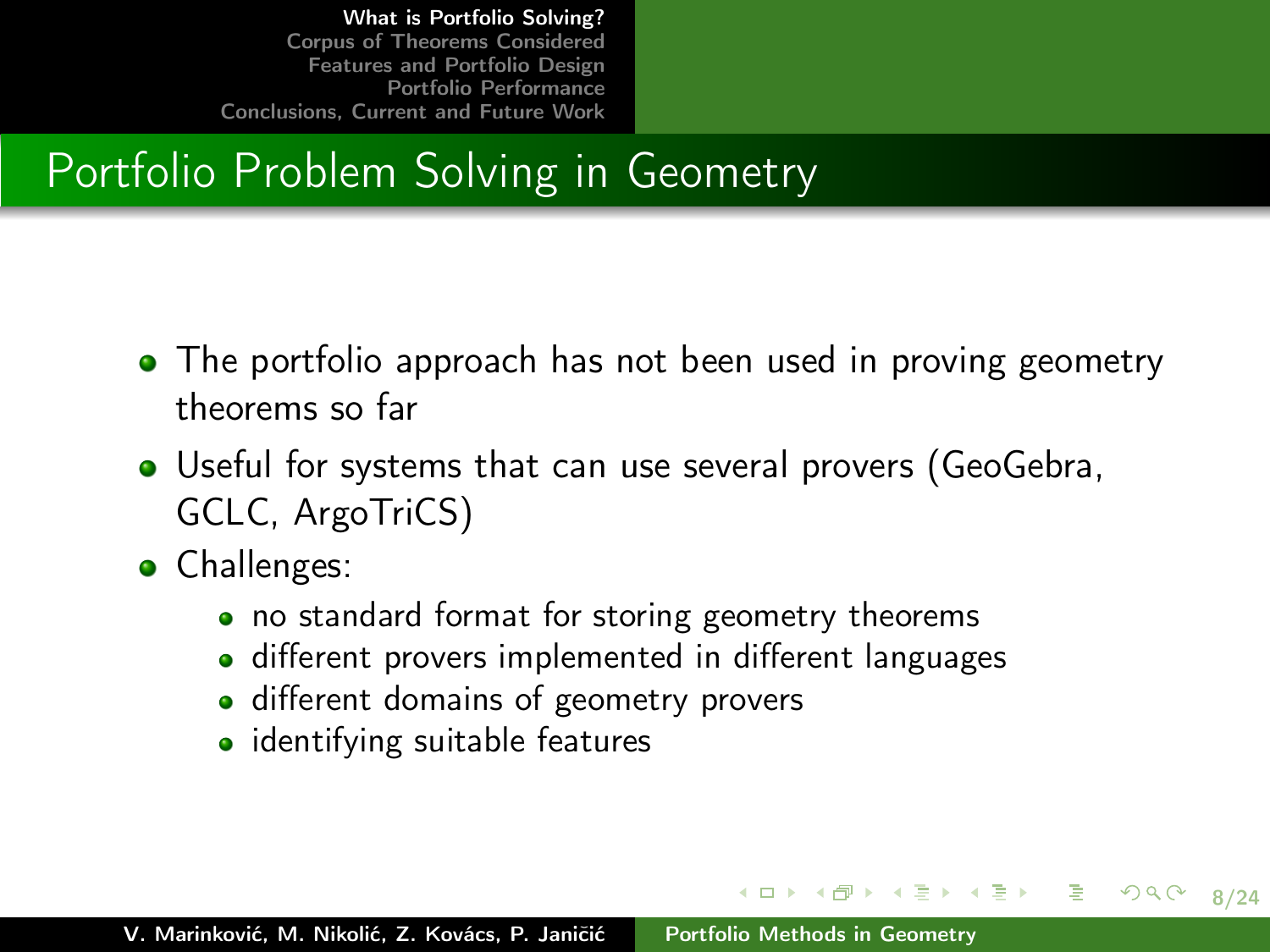#### 1 [What is Portfolio Solving?](#page-5-0)

- 2 [Corpus of Theorems Considered](#page-8-0)
- 3 [Features and Portfolio Design](#page-13-0)
- 4 [Portfolio Performance](#page-17-0)
- 5 [Conclusions, Current and Future Work](#page-22-0)

イロト イ部 トイミト イミト

<span id="page-8-0"></span>9/24

目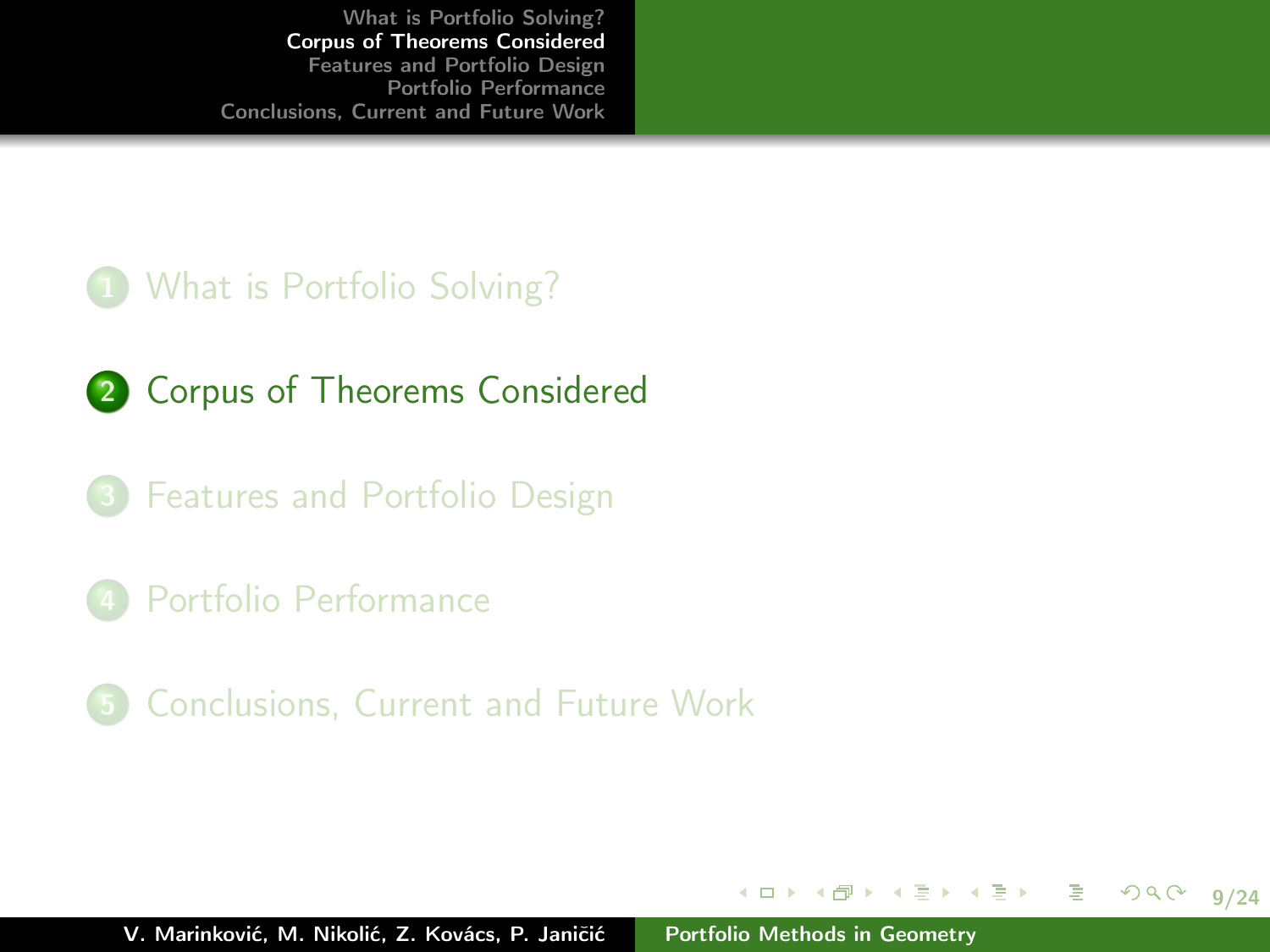# Corpus of Theorems

- Theorems obtained from solving construction problems:
	- 560 triangle location problems from Wernick's list
	- Example: given A, O and  $M_a$  construct the triangle ABC
- $\bullet$  It has to be proved that points given by the problem setting are the corrsponding points of the constructed triangle
- For each solution, there are three correctness theorems
- Solutions to construction problems and correctness theorems generated automatically by our tool ArgoTriCS

イロン イ団ン イミン イミン 一生

10/24

 $2Q$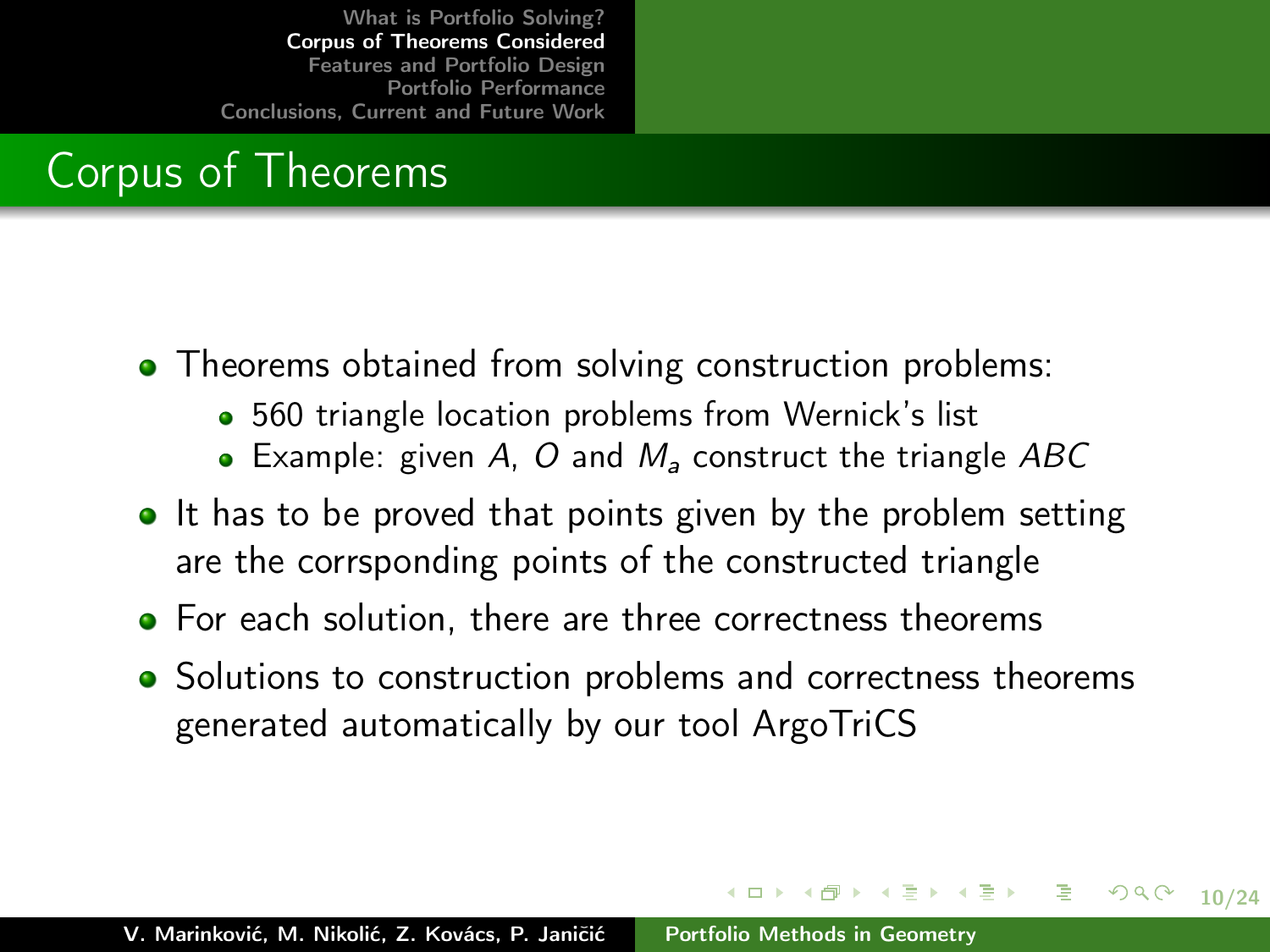# Running Example (illustration of the construction)

Problem 28: Given a point A, a point O and a point  $M_a$  construct the triangle ABC.

<span id="page-10-0"></span>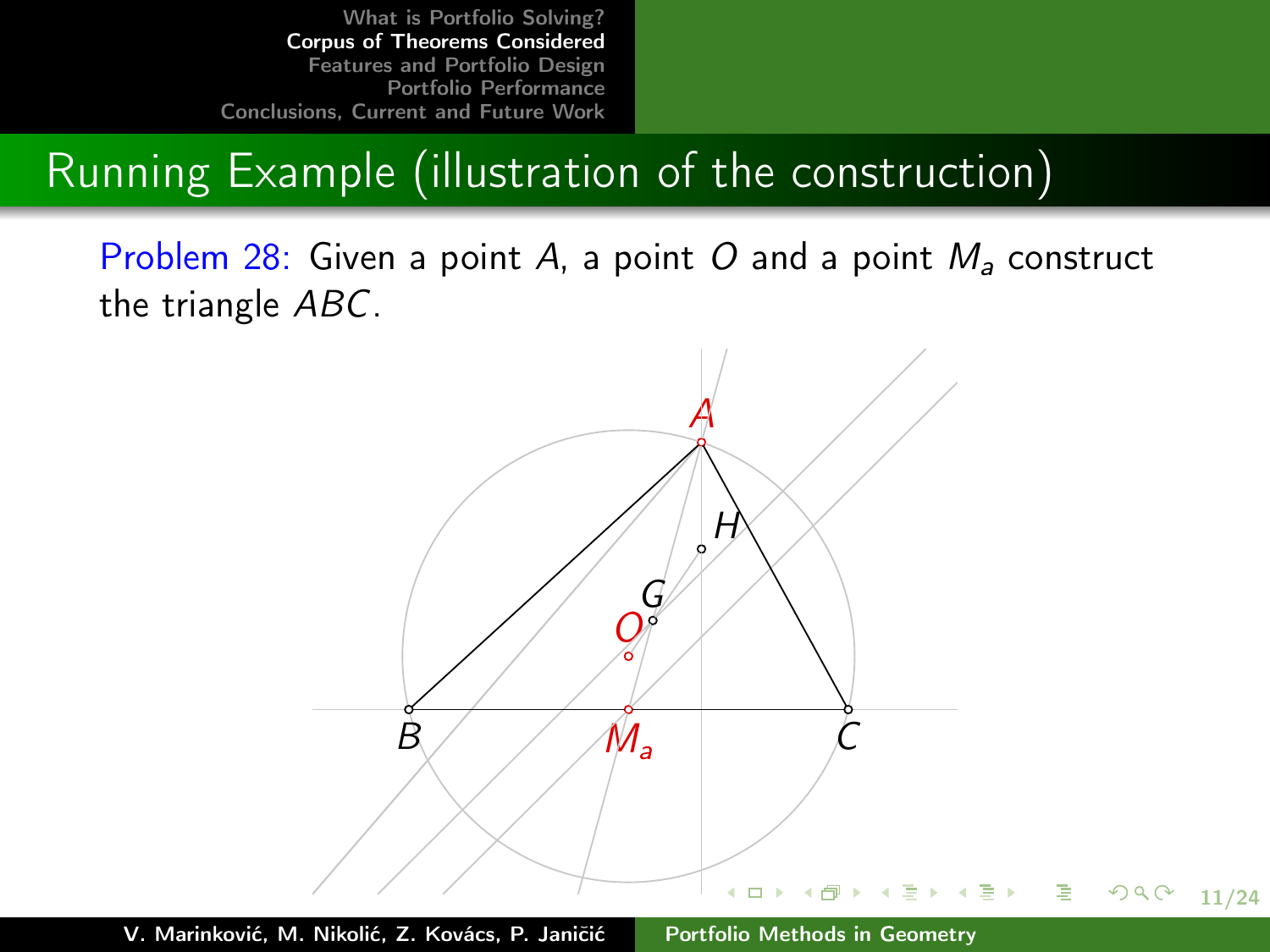### Running Example (correctness theorem)

#### Construction:

- **1** Using the point A and the point  $M_a$ , construct a point G (rule W01);
- **2** Using the point O and the point G, construct a point  $H$  (rule W01);
- **3** Using the point A and the point H, construct a line  $h_a$  (rule W02);
- $\bullet$  Using the point A and the point O, construct a circle  $k(O, C)$  (rule W06);
- **3** Using the point  $M_a$  and the line  $h_a$ , construct a line a (rule W10);
- **6** Using the circle  $k(0, C)$  and the line a, construct a point C and a point B (rule W04);
- **7** Using the point B and the point C, construct a point  $M_a$  (rule W01);
- **8** Using the point A and the point C construct the line  $b$  (rule W02);
- **9** Using the point C and the point A, construct a point  $M_b$  (rule W01);
- **10** Using the point B and the point C construct the line  $\alpha$  (rule W02);
- **11** Using the point  $M_a$  and the line a construct the line  $m_a$  (rule W10);
- <span id="page-11-0"></span>**12** Using the point  $M_b$  and the line b construct the line  $m_b$  (rule W10);
- **13** Using the line  $m_a$  and the line  $m_b$  construct the point  $O$  (rule W03);

12/24 Statement: Prov[e](#page-12-0) that the [po](#page-10-0)[int](#page-11-0) $M_a$  $M_a$  $M_a$  is identical t[o t](#page-10-0)he point[.](#page-13-0)  $M_{a}$  $M_{a}$ .  $a \geq a$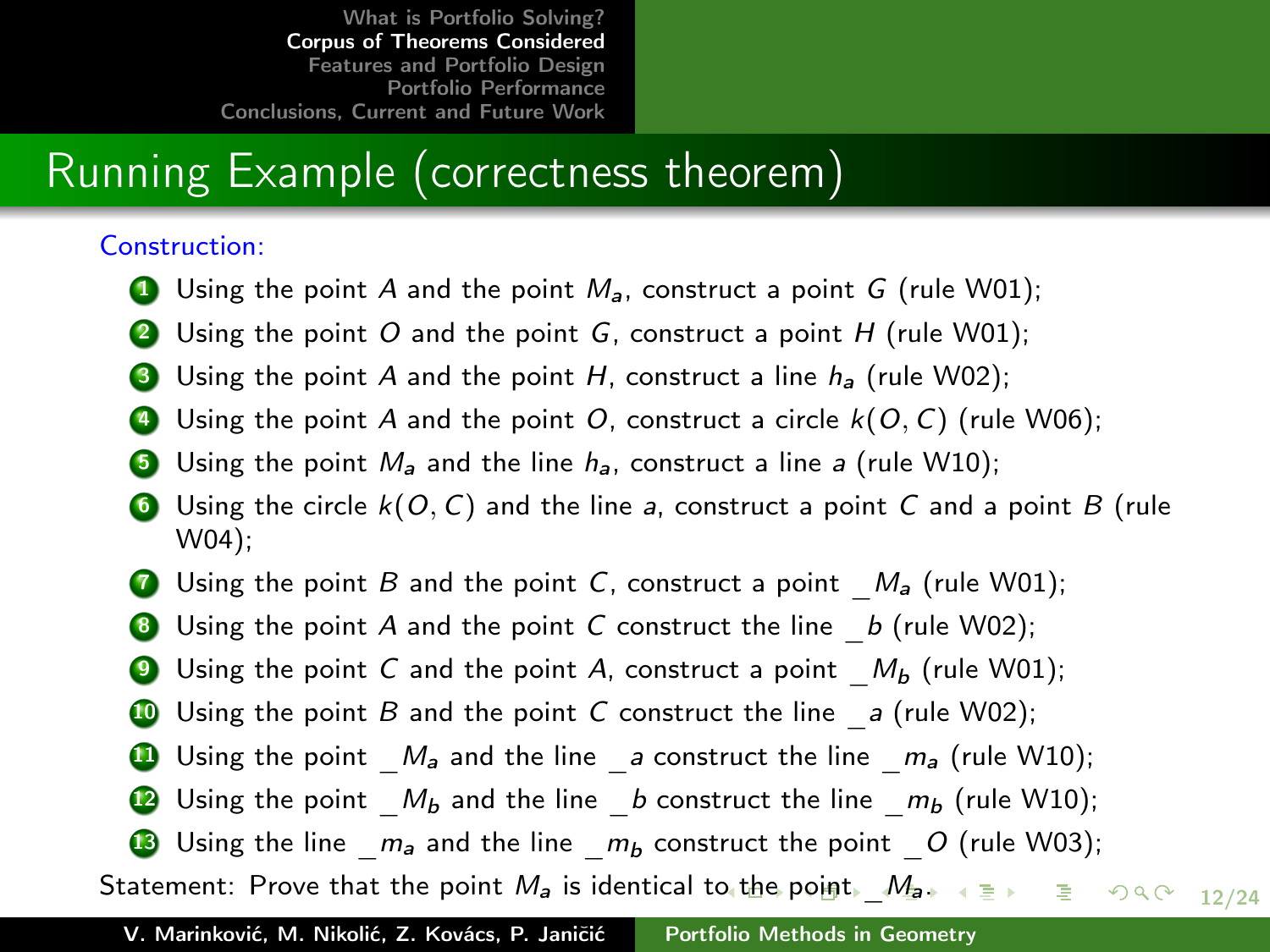# Results for Individual Provers

- For each theorem four theorem provers used:
	- GCLC (Area method, simple Wu's method, GB method)
	- OpenGeoProver (simple Wu's method)
- Four possible outcomes:
	- **4** Conjecture proved within time limit (5 minutes)
	- **2** Conjecture is out of the scope of a prover
	- The prover can neither prove nor disprove the conjecture

イロン イ団ン イミン イミン 一生

<span id="page-12-0"></span>13/24

 $2Q$ 

- **4** Timeout reached without getting an answer
- Focus on problems that ArgoTriCS succeeded to solve:
	- 828 conjectures in total
	- 537 proved by at least one prover
	- Best prover (OGP-Wu) proved 486 conjectures
	- Room for portfolio: 537-486=51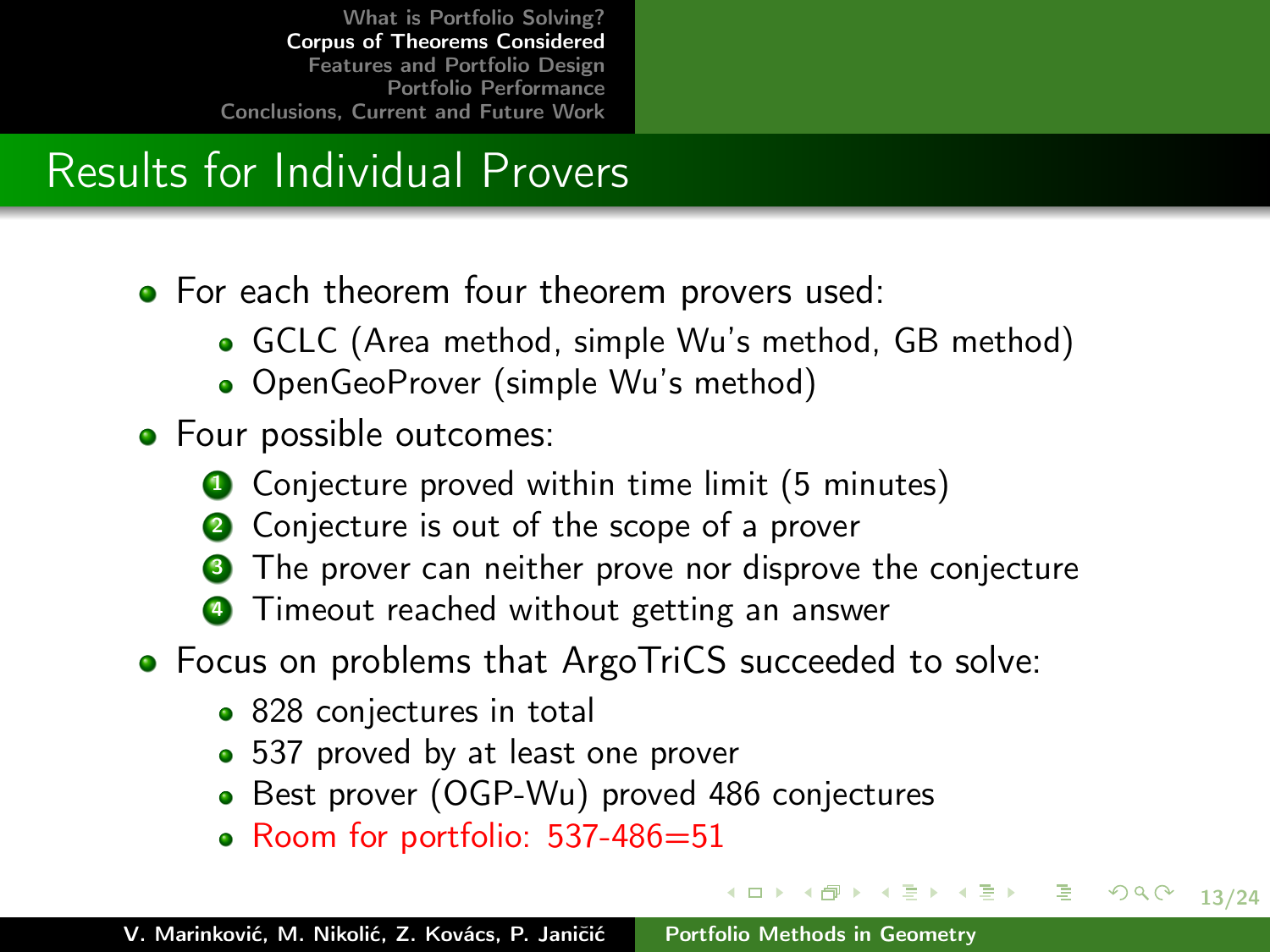#### 1 [What is Portfolio Solving?](#page-5-0)

- 2 [Corpus of Theorems Considered](#page-8-0)
- **3** [Features and Portfolio Design](#page-13-0)
- 4 [Portfolio Performance](#page-17-0)
- 5 [Conclusions, Current and Future Work](#page-22-0)

イロメ イ部メ イミメ イミメー

<span id="page-13-0"></span>14/24

重。  $298$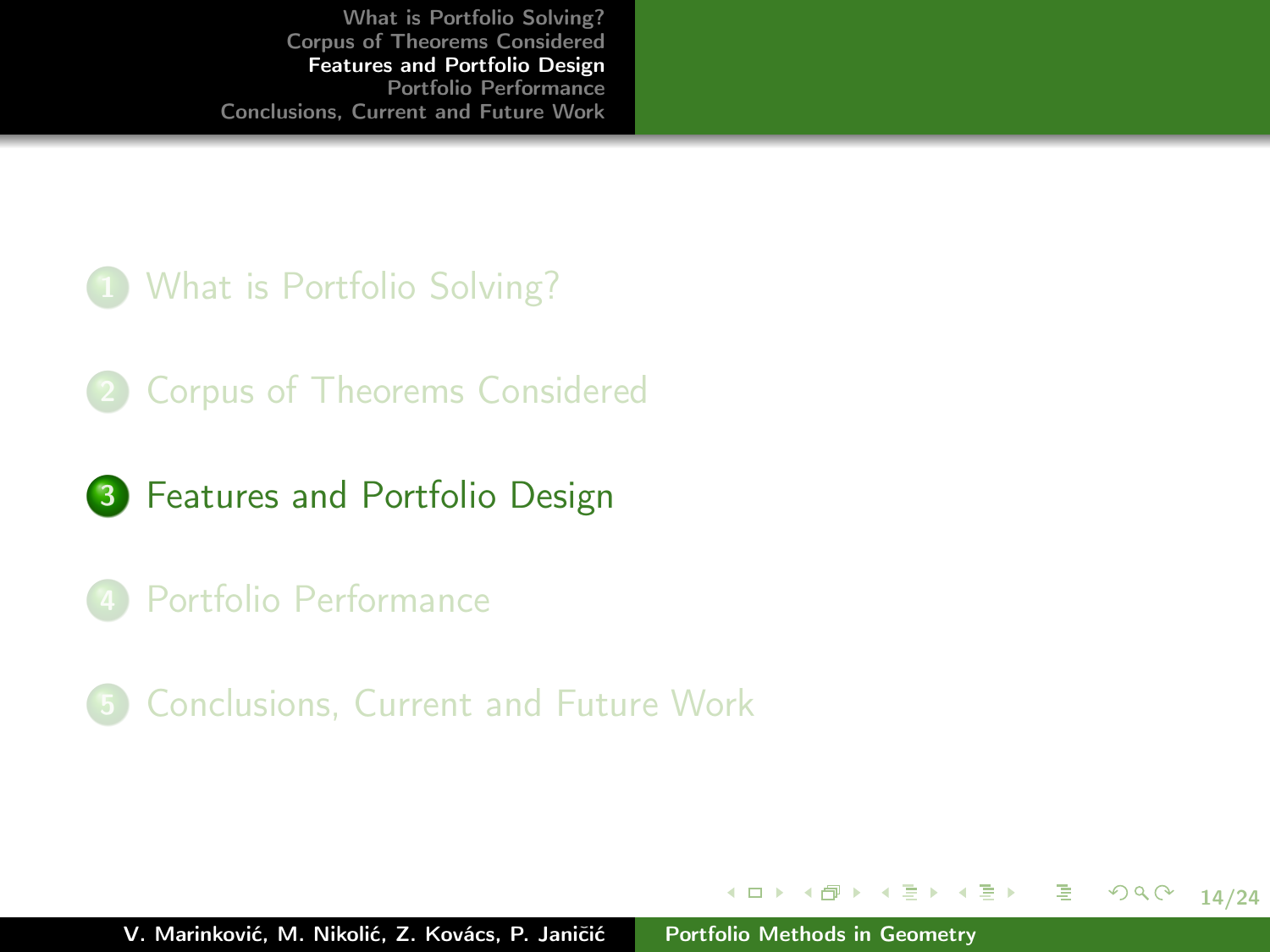## Construction Graph

- A node for each given or constructed object
- Two nodes are connected by edge if the object from the first node is used in the construction step for the second node

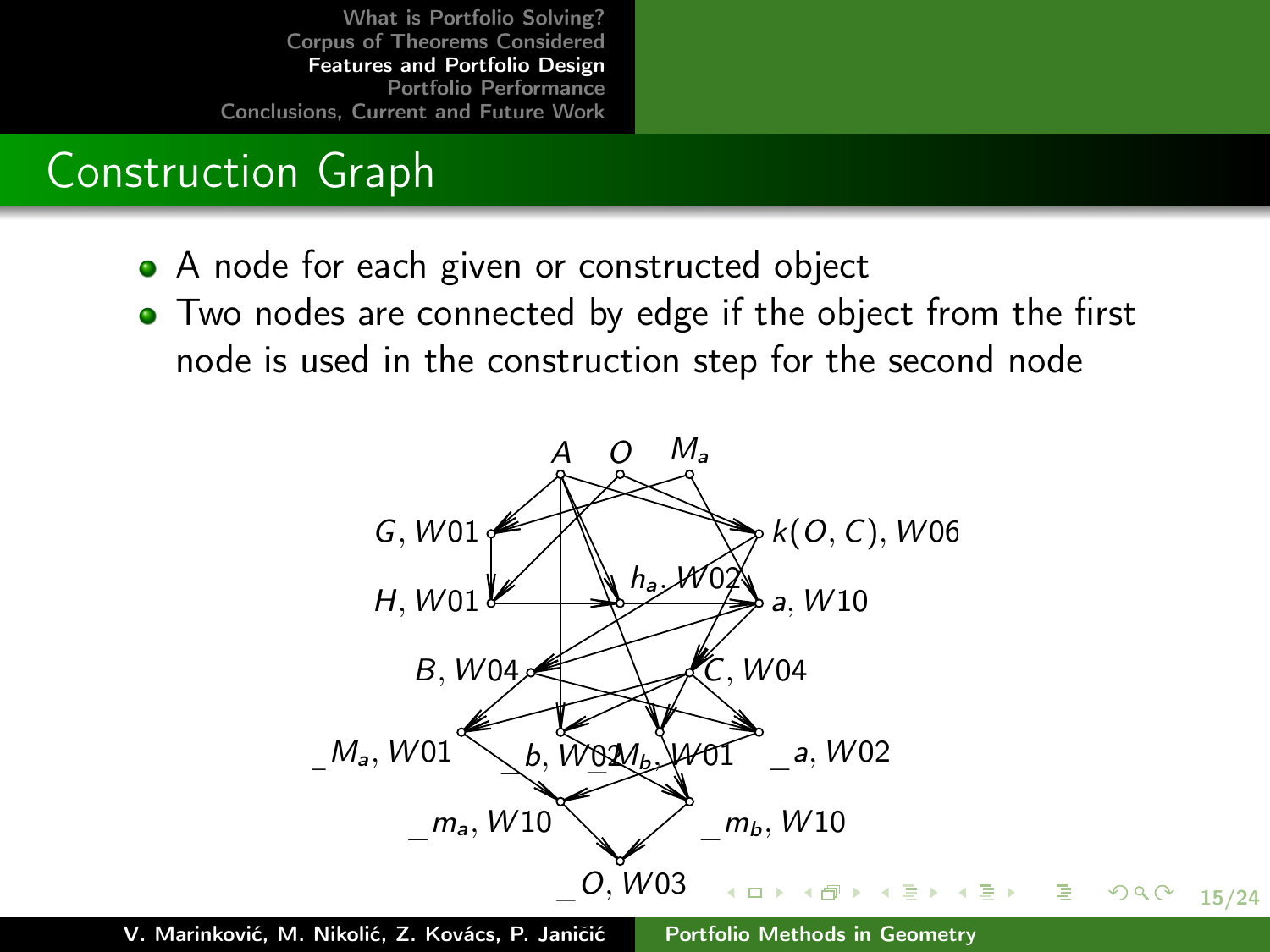# Set of Features over Construction Graph

Basic features:

- the number of nodes/edges in the graph
- the ratio of number of nodes and edges and its reciprocal
- the ratio of longest path length and number of nodes/edges and its reciprocal
- $\bullet$  the node degree statistics
- the rule application frequencies (normalized) and their statistics
- $\bullet$  the object type frequencies (normalized) and their statistics  $\dots$

Additional features (statistics over the basic features):

• the mean, variation coefficient, minimum, maximum, entropy of distributions メロメ メ都 メメきメ メきメー 急い  $2990$ 

16/24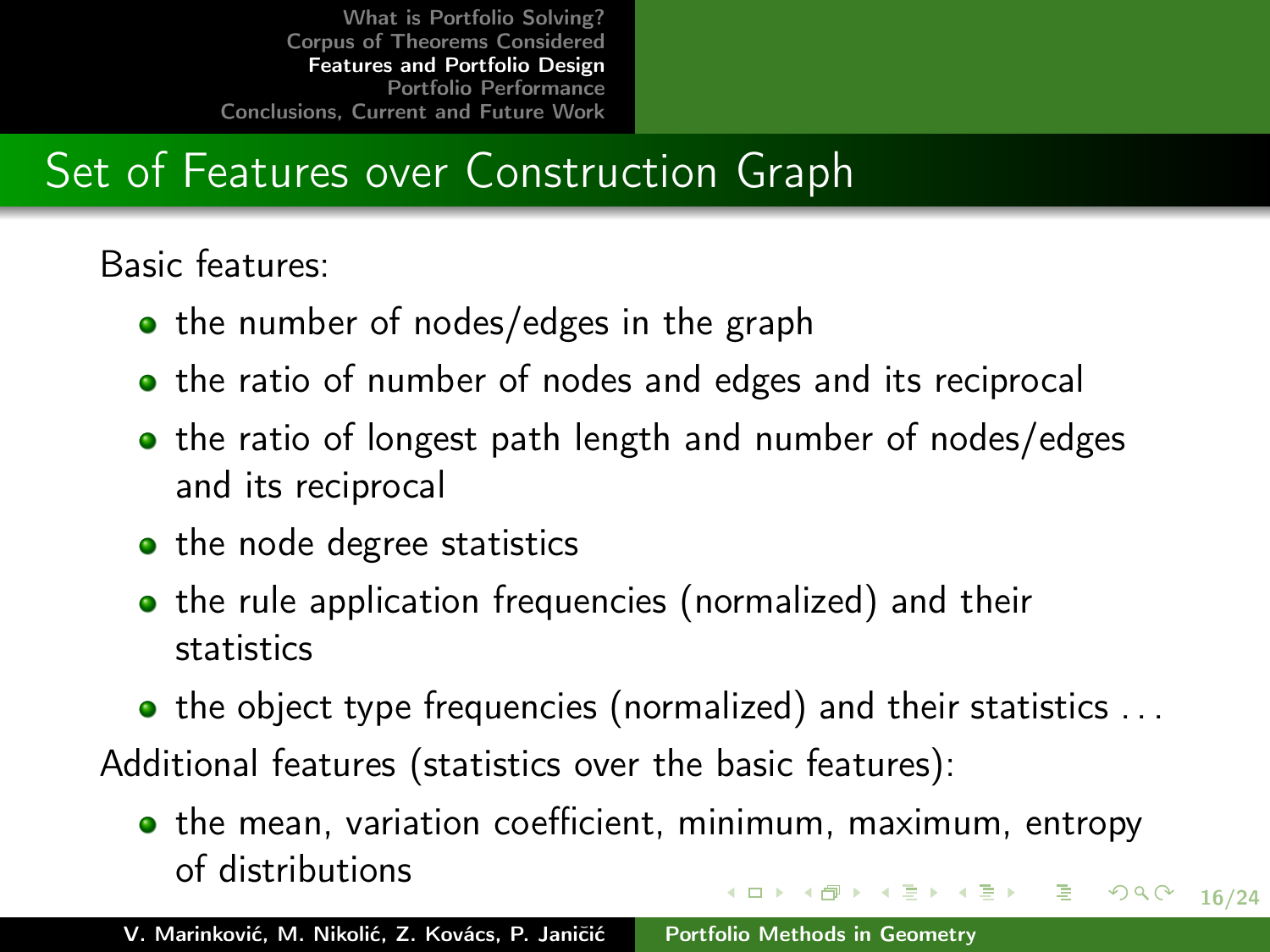## Two Portfolio Systems

#### **1** Portfolio system based on the k nearest neighbours technique

- the training set consists of feature vectors and proving times for each prover
- for the input instance, k nearest ones from the training set are found
- $\bullet$  the prover with best performance on these  $k$  instances is selected

**2** Portfolio system based on multinomial logistic regression

• in the training phase, prover desirability for each instance is based on their relative proving times for that instance

イロン イ団ン イミン イミン 一生

17/24

 $290$ 

• the prover with highest probability predicted is selected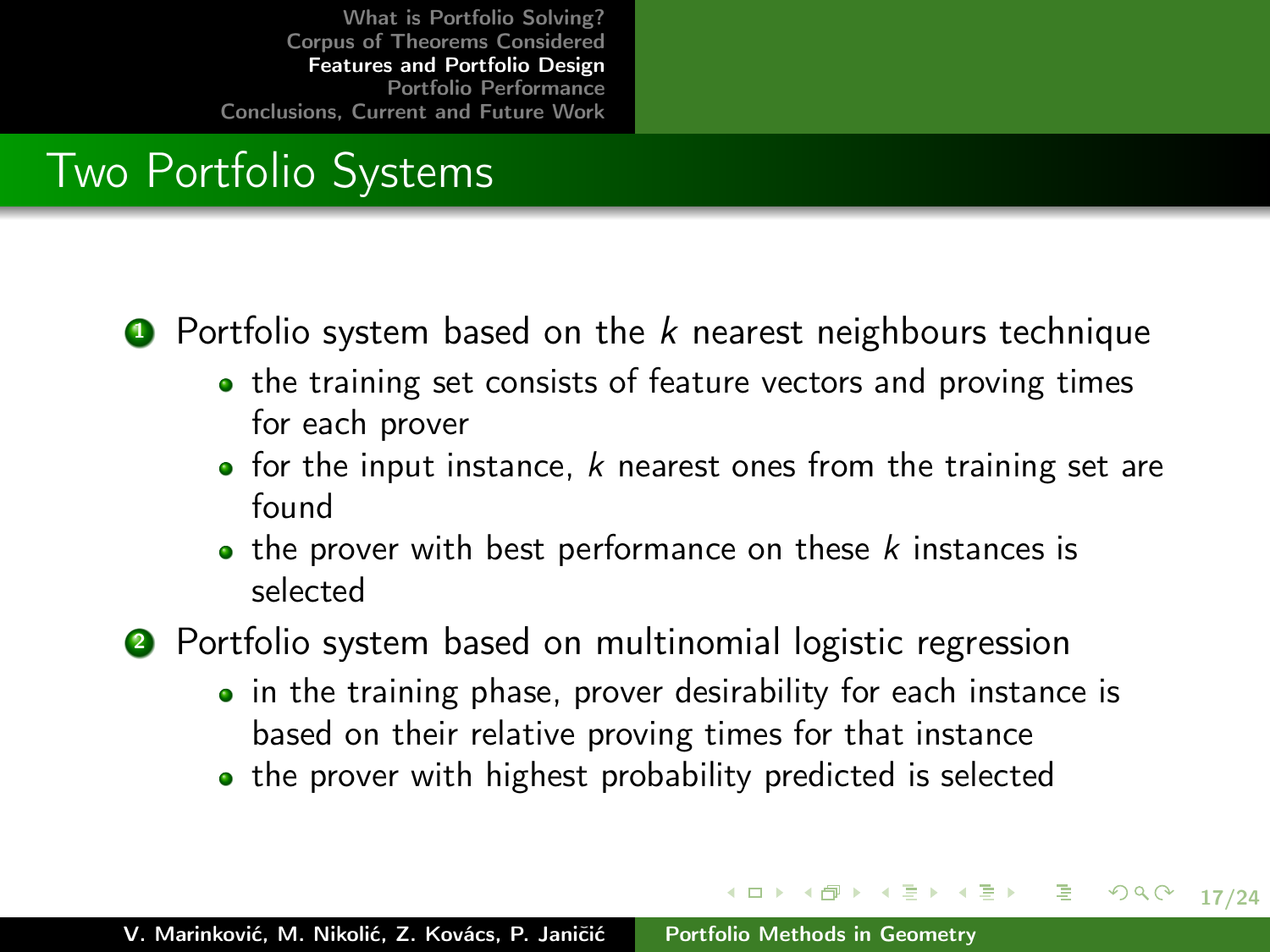#### 1 [What is Portfolio Solving?](#page-5-0)

- 2 [Corpus of Theorems Considered](#page-8-0)
- 3 [Features and Portfolio Design](#page-13-0)
- 4 [Portfolio Performance](#page-17-0)
- 5 [Conclusions, Current and Future Work](#page-22-0)

イロメ イ部メ イミメ イミメー

<span id="page-17-0"></span>18/24

目目  $298$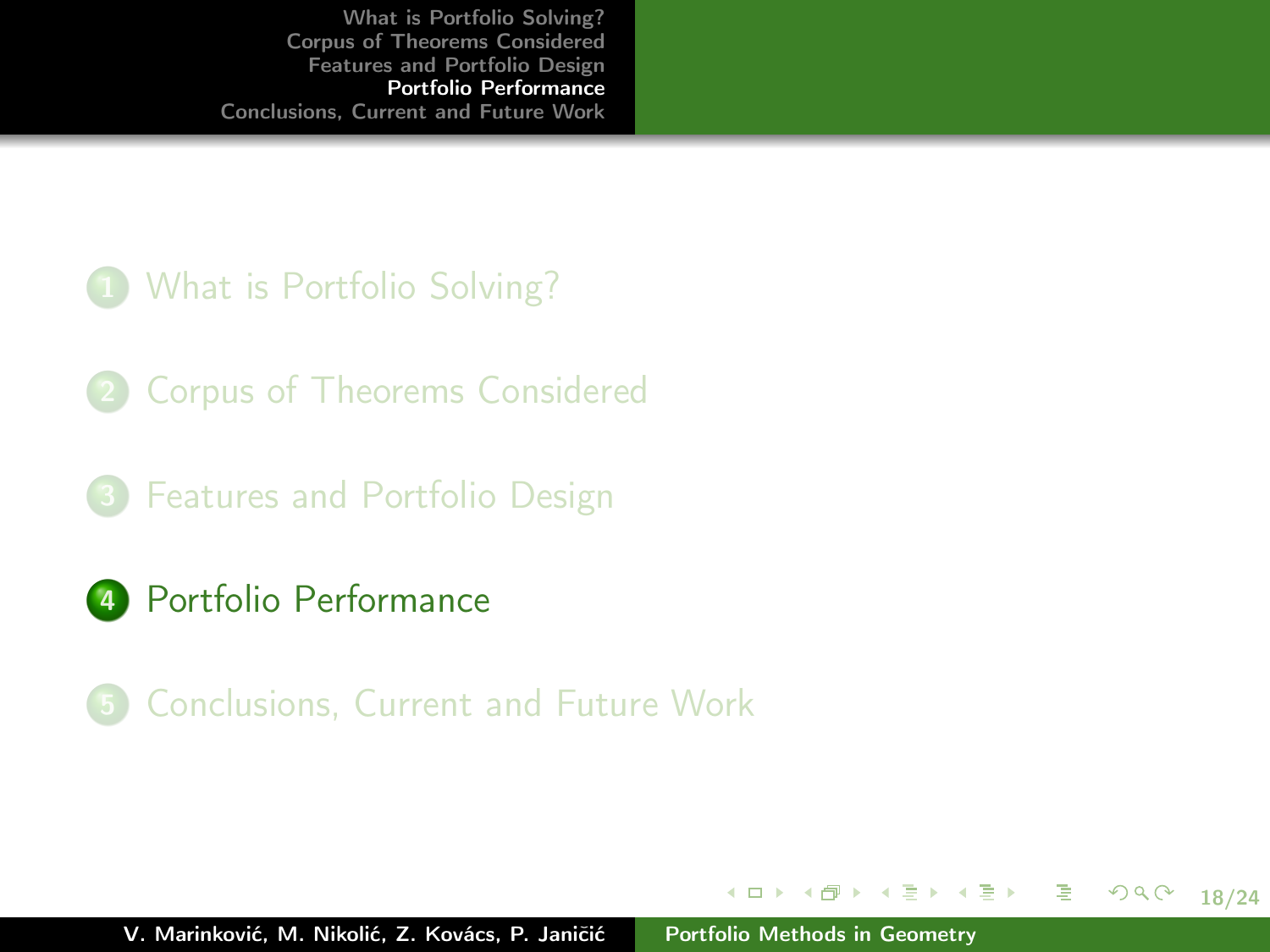## Conditions under which Evaluation is Performed

- Proving and exploiting cutoff time is set to 5 minutes
- Evaluation is performed by 5-fold nested crossvalidation
- Since the set of problems is randomly split into subsets, results are averaged over 100 runs

メロメ メ都 メメきメ メきメー 急い

19/24

- Reference provers:
	- the best individual prover among available provers
	- the virtual best prover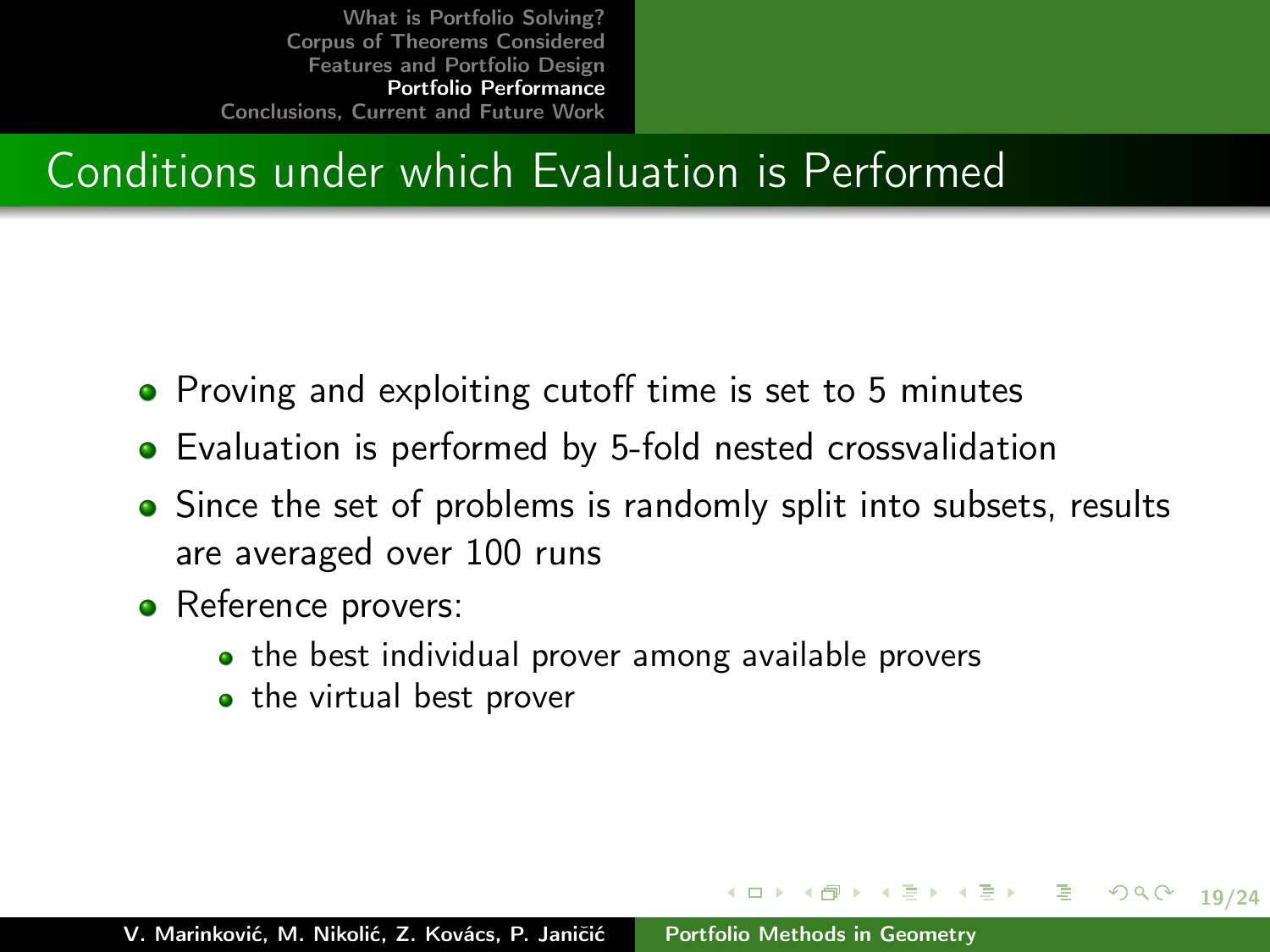

| Prover              | proved<br># | Time (s) |
|---------------------|-------------|----------|
| Best prover         | 486.0       | 15831    |
| MLR portfolio       | 525.4       | 4250     |
| k-nn portfolio      | 526.5       | 3776     |
| Virtual best prover | 537.0       | 776      |

• Two portfolios perform almost the same

20/24

 $2990$ 

メロメ メタメ メミメ メミメー ミー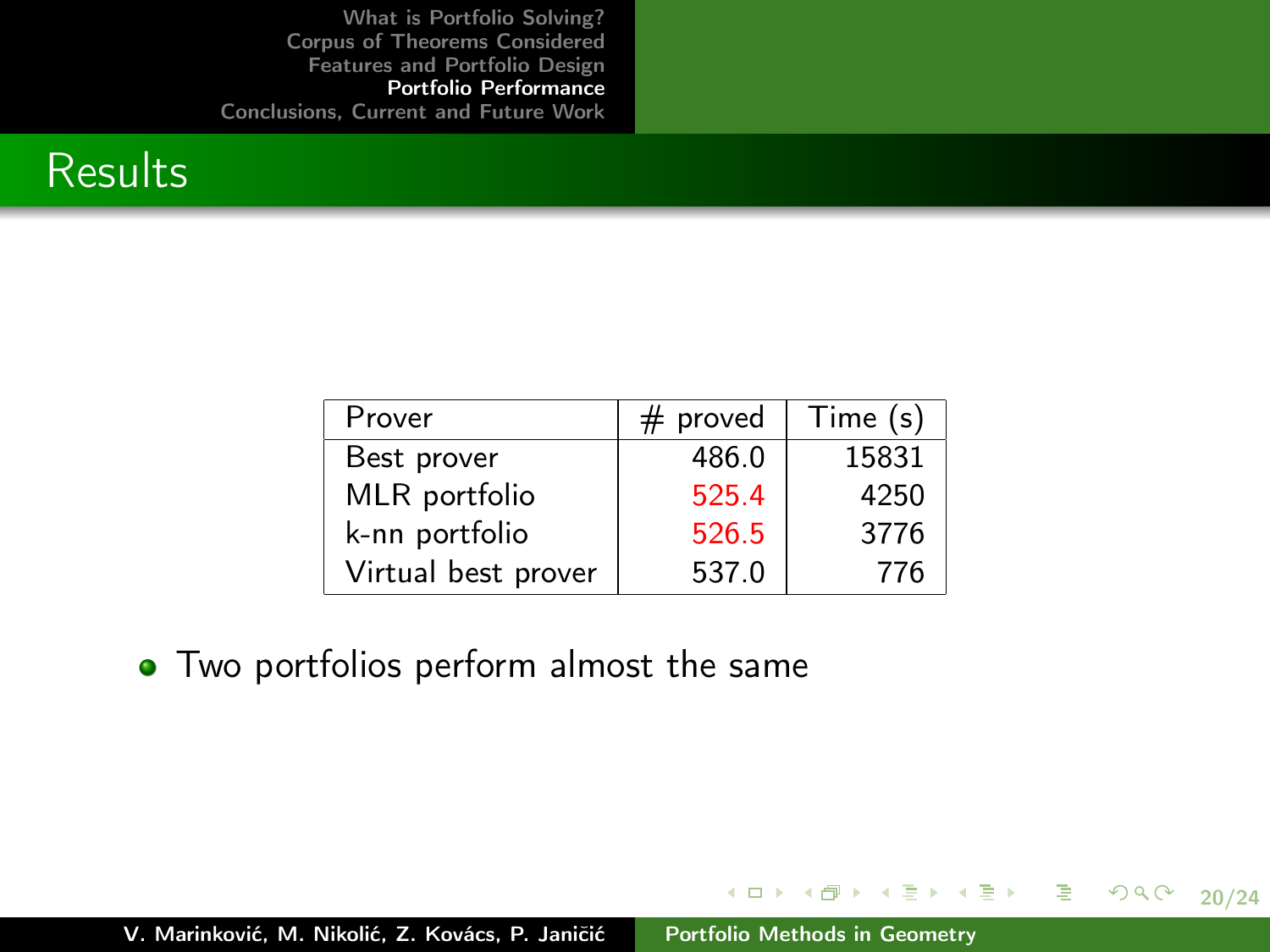# Predicting whether prover will finish in cutoff time

Predicting whether prover will finish within the cutoff time:

- The problem modeled as a classification problem (yes/no output)
- Regularized logistic regression used for classification
- **•** Products of features are added to the feature set to model feature interactions

21/24

 $2Q$ 

イロメ イ部メ イヨメ イヨメ 一番

• The classification accurace ranges from 94% to 98% depending on the prover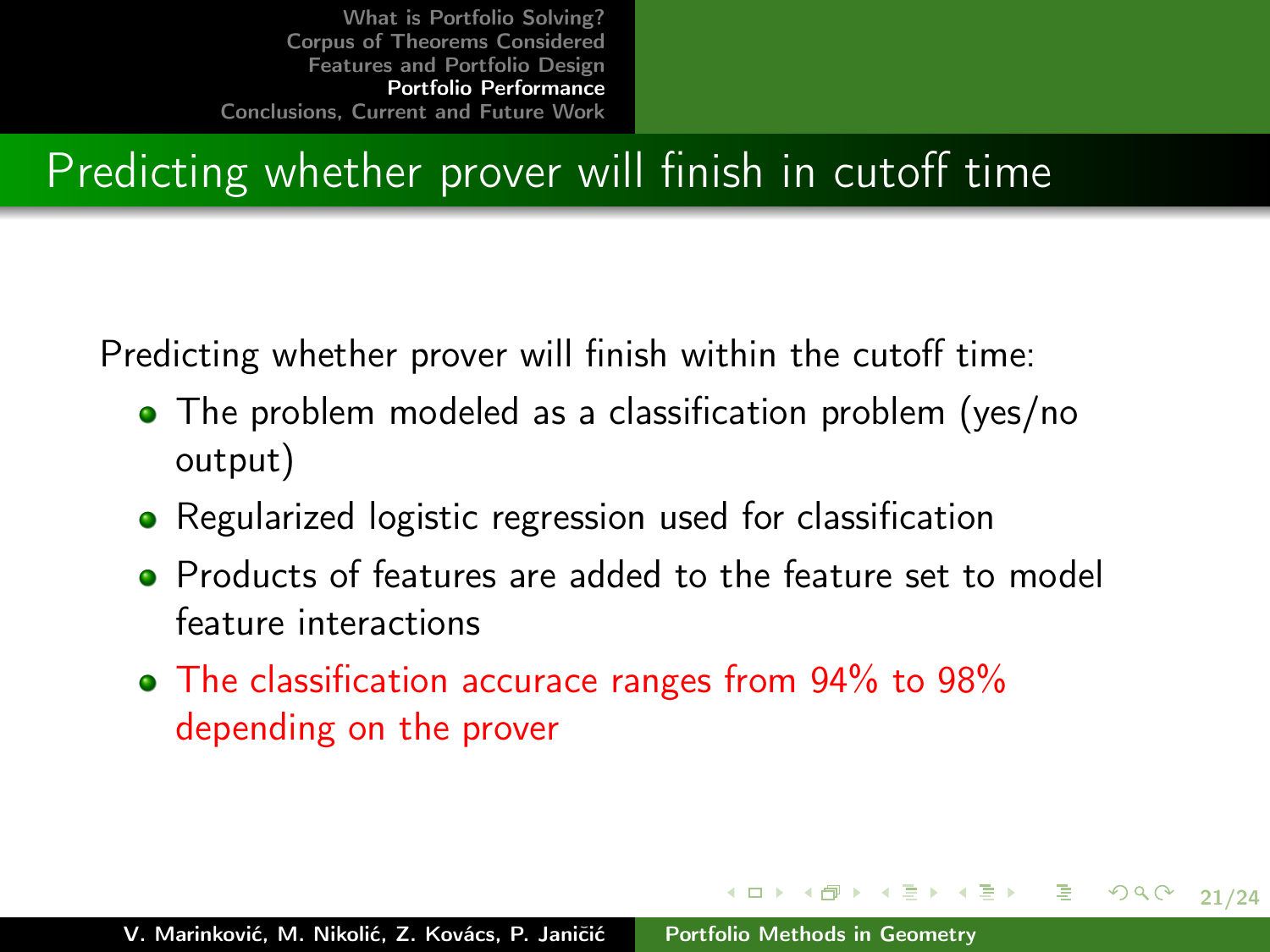### Predicting prover runtime

Predicting prover runtime:

- Runtimes range from 0s to 184s
- The ridge regression used for prediction
- Nested crossvalidation used for evaluation
- **•** For three provers, root mean square error ranges from 0.07s to 3.07s

イロメ イ押メ イミメ イモメー 毛

22/24

 $2Q$ 

• For prediction of logarithm, root mean square error ranges from 0.04s to 0.39s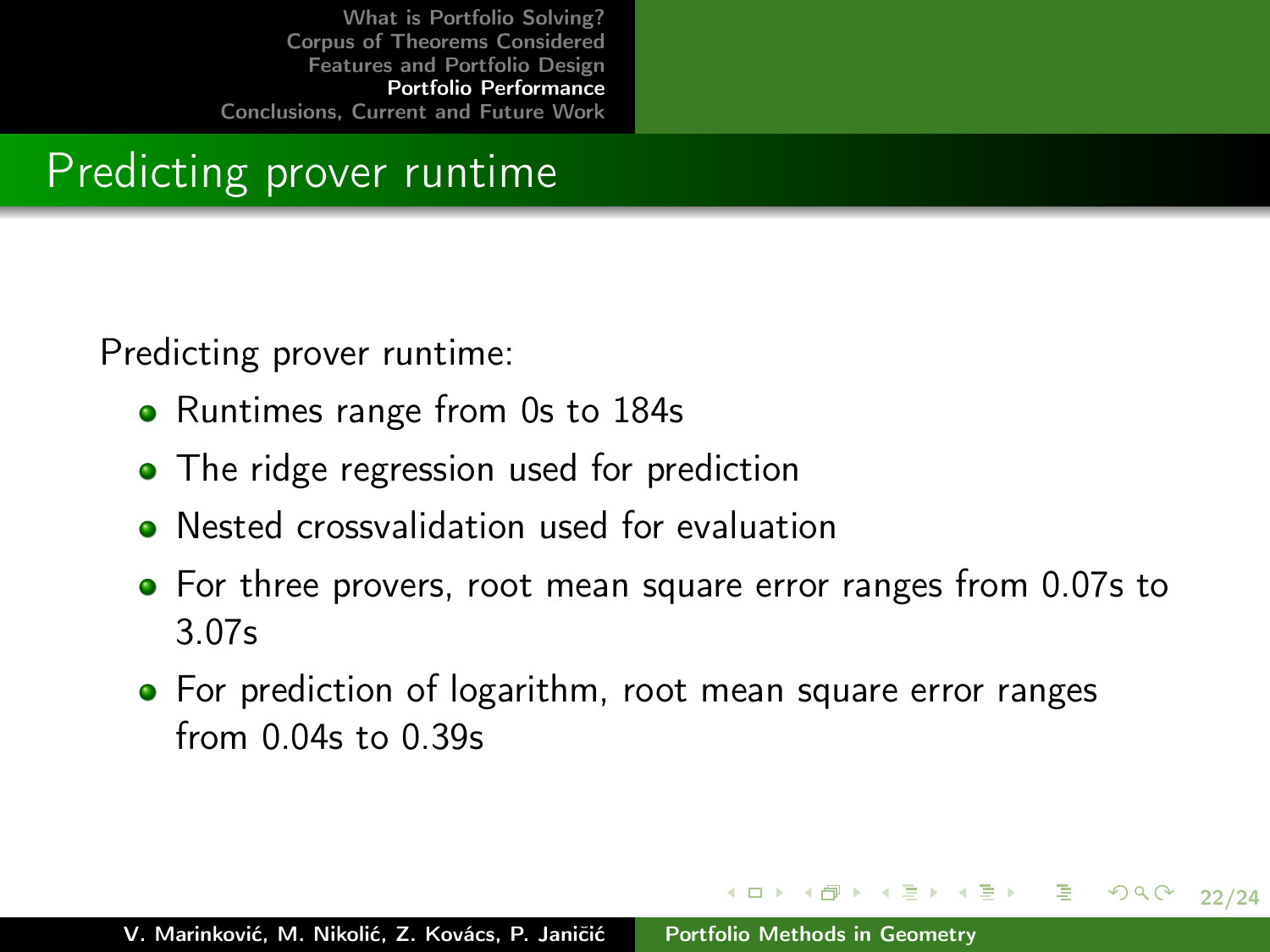#### **1** [What is Portfolio Solving?](#page-5-0)

- 2 [Corpus of Theorems Considered](#page-8-0)
- 3 [Features and Portfolio Design](#page-13-0)
- 4 [Portfolio Performance](#page-17-0)
- 5 [Conclusions, Current and Future Work](#page-22-0)

イロメ イ部メ イミメ イミメー

<span id="page-22-0"></span>23/24

目 -